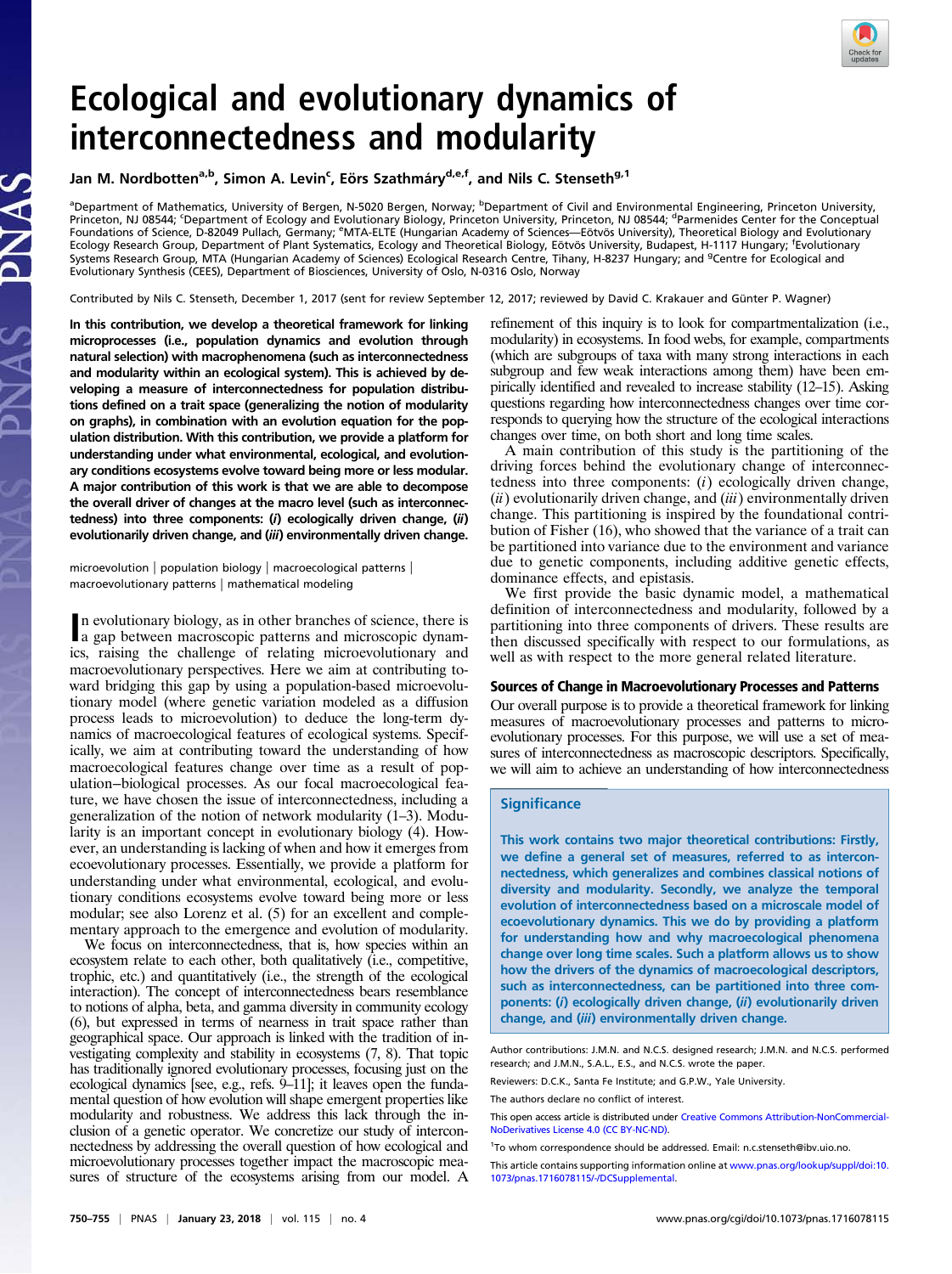depends on, and changes in response to, ecological processes and evolution within populations (i.e., microevolution). Within this context, we carefully assess the concept of interconnectedness, and provide an operational definition of this term. Thereafter, we introduce a general ecoevolutionary model and discuss the microevolutionary and ecological drivers of system-level changes in interconnectedness. In framing our results in terms of continuous distributions, we are basically assuming that the population is infinite, and neglecting genetic drift due to demographic stochasticity.

Ecological Interaction and Evolution. To prescribe a reasonably general model for ecological interaction and evolution, we introduce the concept of a high-dimensional space Ω, where the dimensions correspond not just to observable traits but, in a broad sense, to all traits of relevance (17). Specifically, we consider  $k$  independent traits (or trait families), which define the characteristics of the population of interest. We consider that all observables are continuous parameters (e.g., length, height, strength), although the case of discrete observables (number of legs, spots, fins, etc.) can be accommodated. As such, any combination of phenotypes can be represented by a position vector  $x \in \Omega$ , where  $\Omega \subseteq \mathbb{R}^k$ . Given this representation, a community [consisting of population(s) of a single or multiple species] can be represented as a density function over  $\Omega$ ; i.e., any community is equivalent to a positive function  $n(x, t)$ , where t is a time variable. We allow the density function  $n$  to take continuous values, indicating that the expected population sizes are considered, and note that *n* integrated over  $\Omega$  corresponds to the total population size. When necessary, individual species can be identified as peaks in the distribution  $n$ , while the phenotypic variation within a species will correspond to the spread of  $n$  around the peak corresponding to that species (18) (see *[Supporting Information](http://www.pnas.org/lookup/suppl/doi:10.1073/pnas.1716078115/-/DCSupplemental/pnas.201716078SI.pdf?targetid=nameddest=STXT)* for an example of this). We note that, while this approach, in principle, requires a high-dimensional space Ω, empirical evidence suggests that, in practice, many ecosystems align themselves on relatively lowdimensional submanifolds (19).

We limit the discussion to a community that can be considered to have negligible physical extent; thus our position vector only relates to trait space. Taking this into consideration, the term "total population density" refers to the summed density of all individuals in the community. In this case, a fairly general model for ecological interaction and evolution can be stated as

$$
\frac{\partial}{\partial t}n(x,t) = n(x,t)\mathcal{A}{n} + \nabla \cdot (g(x,t)\nabla n(x,t)).
$$
 [1]

Eq. 1 thus relates the rate of change of the total population density to ecological interactions as represented by the growth/ decay rate A (which is dependent on the current system state), and to intergenerational phenotypic (diffusive) change via a second-order differential operator, where g has the interpretation of phenotypic dispersion per time. As such, Eq. 1 is a generalization of reaction−diffusion type equations, and includes common models in ecology and evolution as subsets (see, e.g., refs. 20–22; for a more detailed discussion, see refs. 17 and 23).

In Eq. 1, the function  $n(x, t)$  as well as the evolvability  $g(x, t)$  are, in general, functions of both phenotype position and time  $(x, t)$ . Similarly, the functional  $A$  will also, in general, be dependent on space and time, and takes all current values of  $n$  as argument. Eq. 1 must be complemented with boundary conditions; we will herein only consider the case where the parameter space  $\Omega$  either is periodic or is large enough that the solution  $n(x, t)$  can be considered to have compact support [in which case, both  $n(x, t)$  and its derivatives are zero for all x on the boundary of Ω]. We have chosen to consider a normal diffusive operator in Eq. 1. The results that follow can be further generalized to diffusive differential operators of fractional order, equivalent to distributions with so-called fat tails. Our use of a diffusion operator differs from the standard diffusion in population genetics, namely, the diffusion of types due to finite populations, whose strength decays to zero as types hit the boundary of frequency space.

The time dependence of the parameter functions reflects changes in environmental conditions. As an example, we can consider a case where environmental conditions are given by a set of parameter functions, which we denote by  $E(t)$ . Here the interpretation is that environmental conditions include everything external to the population in consideration, be they abiotic or biotic factors. We can then make the dependence of  $A$  explicitly dependent on the external conditions, that is to say,  $\mathcal{A}{n} = \hat{\mathcal{A}}{n, \dot{E}(t)}$ . The formalism stated in Eq. 1 allows for any prescribed environmental conditions. A special case is where the external conditions themselves satisfy a separate evolution equation (see, e.g., work by refs. 24 and 25), such as, for example,

$$
\frac{\partial}{\partial t}E(t) = \mathcal{F}(E, n). \tag{2}
$$

Thus, we have a coupled system, where the population influences the external conditions through  $F$ , while the external conditions the external conditions through  $F$ , while the external conditions evolve in time, and provide the parameters for the population dynamics of  $n(x, t)$ ; cf. also ref. 26.

We understand  $n$  in a probabilistic sense, such that it represents a continuous density function (rather than a precise discrete accounting of individuals). Thus, the second term of Eq. 1 represents, in a probabilistic sense, the spread in phenotype space associated with intergenerational variability due to mutations during inheritance. The parameter g thus has the interpretation of trait variability per generation, expressed in continuous time. Evolution arises as the ecological interactions encoded in A provide favorable circumstances for certain parts of the variability introduced through the diffusive term.

The incremental impact function  $\alpha(x, x'; n)$  of any individual<br>th traits x' on an individual with traits x (given a population n) with traits  $x'$  on an individual with traits  $x$  (given a population  $n$ ) is represented by the derivative of  $A$ , which we denote by

$$
\alpha = D \mathcal{A}.
$$
 [3]

The gradient  $DA$  (technically the Fréchet derivative) is the suitable generalization of the gradient operator to functionals. For example, generalization of the gradient operator to functionals. For example, negative values of both  $\alpha(x, x'; n)$  and  $\alpha(x, x'; n)$  correspond to competition between individuals (or species) with traits x and x', while positive values represent mutualism. When the signs of  $\alpha(x, x'; n)$  and  $\alpha(x, x'; n)$  are opposite, exploiter–victim dynamics are involved.

The special case where A is linear leads to  $\alpha(x, x')$ , independent of the current state  $n$ , and was studied in ref. 17. In this linear case, the functional can be expressed in terms of the integral operator,

$$
\mathcal{A}\{n\} = r(x) + \int_{\Omega} \alpha(x, x')n(x')dx'.
$$
 [4]

By considering here a more general model, we thus allow for interspecies interactions  $\alpha$ , which depend on the species composition itself.

Our approach may be linked with the tradition of investigating complexity and stability in ecosystems (7, 8, 25), a topic traditionally restricted to the ecological time scale. We go further because of the inclusion of the genetic operator. Our model allows us to explore the species and interactions that may coexist, as well as the ecological circumstances that underpin this coexistence. This can be modified to look at compartmentalization (modularity) in ecosystems. In food webs, for example, compartments (subgroups of taxa with many strong interactions in each subgroup and few weak interactions among them) have been empirically identified and revealed to increase stability (12–14). Our model is furthermore connected to the adaptive dynamics approach, in that Eq. 1 can be seen as the continuum limit of the stochastic processes from which the so-called canonical equation of adaptive dynamics is derived (22). In the special case of well-defined and distinct species with small mutation rates (when traits can be approximated as normally distributed), Eq. 1 is an equivalent formulation of the canonical equation.

Measures of Interconnectedness and Modularity. Interconnectedness and the closely related concept of modularity are examples of widely used concepts that address structural properties of communities and ecosystems (27–29).

Our intention is to consider a family of related interconnectedness measures, which not only reflect the number and abundance of species within a system but also the variability within each **SVOLUTION** 

APPLIED<br>MATHEMATICS MATHEMATICS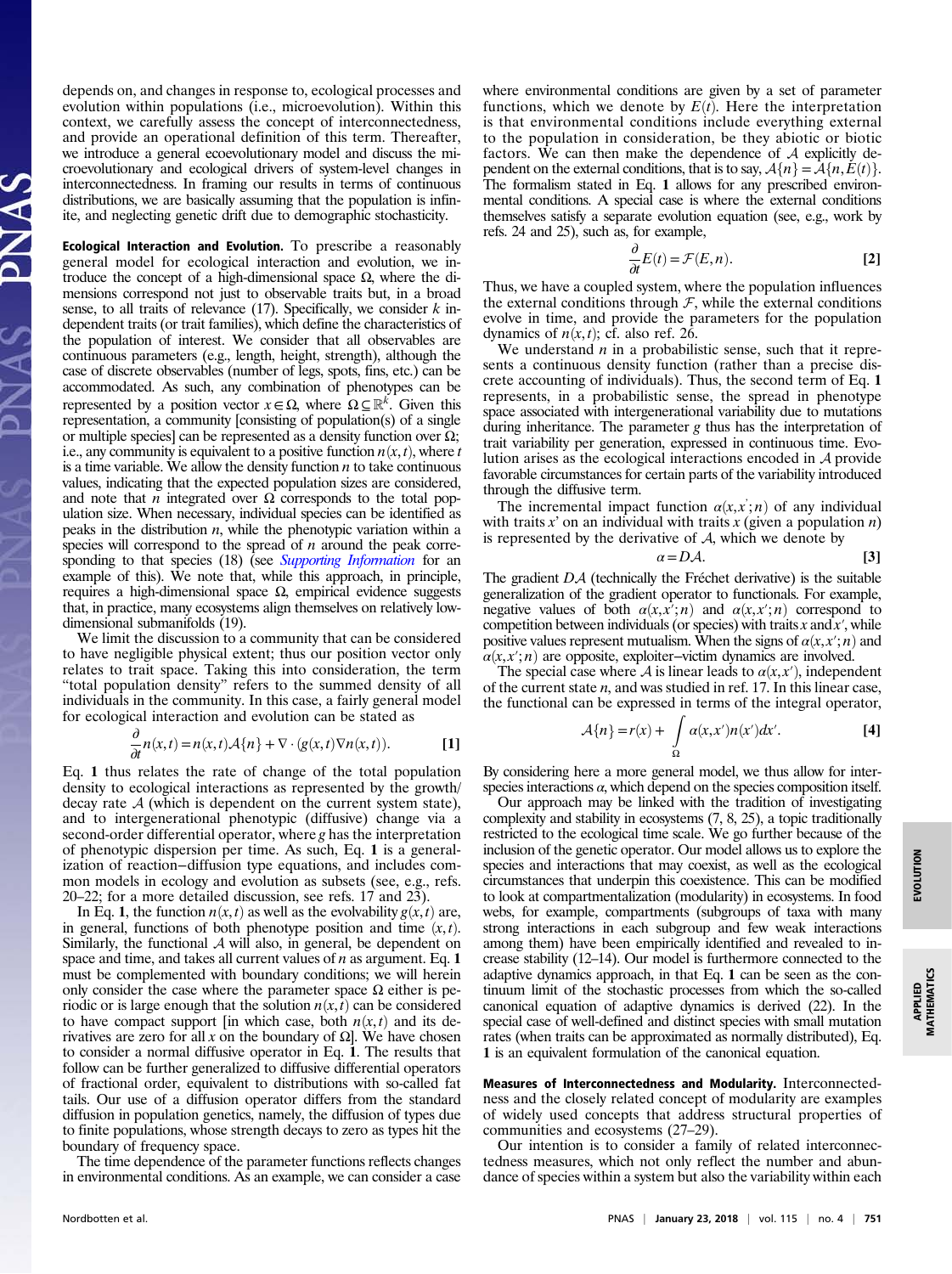species. It is therefore not sufficient to consider measures based solely on counting species (30); we also need to incorporate measures of both interspecies and intraspecies variability. Our concept of interconnectedness is a functional one, in that we aim for a metric that not only evaluates the individuals present in a population but also honors their interactions in the ecological system. To discuss interconnectedness in a macroevolutionary setting, it is imperative to have definitions that not only capture the current state of the system but also are sensible in the face of speciation and extinction. It follows that a measure in this context must honor both interspecies and intraspecies variability.

With this motivation, we start by considering the total population size, defined as a time-dependent quantity,

$$
N(t) = \int_{\Omega} n(x, t) dx.
$$
 [5]

To define a measure of interconnectedness (and later modularity), we need two concepts. First, we consider the distance between two individuals with phenotypes  $x$  and  $x'$  in the space of observables, which we define as  $d(x, x')$ . As a distance measure, we require that it satisfies the natural conditions that it is symmetric and positive  $[d(x, x') = d(x', x) > 0$  for  $x \neq x'$  and that  $d(x, x') = 0$  if and only if  $x = x'$ ; however, we will, at present, not specify it further. Secondly, we consider the interactions within the species, and we define the interaction strength  $\phi(x, x'; t, n)$  as a measure of the impact (or expected impact) of an individual a measure of the impact (or expected impact) of an individual with traits  $x'$  as observed by an individual with traits  $x$ . The (parametric) dependence of  $\phi$  on t and n implies that the interaction strengths can depend both on external time-evolving factors and on the population structure itself. We will return to suggest a precise definition of  $\phi$  later.

A secondary consideration is that it is useful, from a modeling perspective, if measures of interconnectedness and modularity have information content not only as measurements of the state of the system but also as variables internal to the system. To this end, we introduce the concept of "observed interconnectedness"  $H_x\{n\}$ . Here, and in the remainder of this section, we will suppress the dependence on  $t$ , with the understanding that since  $n$  is timedependent, all definitions depending on  $n$  are also, in general, time-dependent. More precisely, we define by  $H_x\{n\}$  the connections within the system as seen from an individual with phenotype position x. To propose a candidate for  $H_x\{n\}$ , we take an axiomatic approach, and suggest that the following properties are desirable for a measure of interconnectedness: (i) The observed interconnectedness  $H_x$  must be positive, i.e.,  $H_x\{n\} \ge 0$  for all admissible *n*. (ii) We define  $H_x$  to be zero for homogeneous populations where all members have identical traits, i.e.,  $H_x\{n\} = 0$  when  $n(x') = \delta(x'-x)$ ; a Dirac delta distribution centered at  $x'$ . (iii) From an operational perspective, an individual cannot observe any interconnectedness associated with species it does not have any interaction with; thus, for two populations  $n_1$  and  $n_2$ , the observed interconnectedness  $H_x{n_1+n_2} = H_x{n_1}$  if the observer at x has no interaction with members of population  $n_2$ . (iv) The observed interconnectedness cannot decrease with the addition of new individuals to the population, i.e.,  $H_x\{n_1 + n_2\} \ge H_x\{n_1\}.$ 

To discuss the difference in structure between differences in traits and strength of interactions, we will use the additional property that  $(v)$  for a population composed of a single species, interconnectedness should not decrease when the variance of traits increases; that is, if we define a normal distribution with variance  $\epsilon$  as  $\delta_{\epsilon}(x)$ , then  $H_x\{\delta_{\epsilon}\}\$  should be a continuous and monotone function of the variance of traits.

When omitting this property, and thus neglecting the differences in traits, we can recover standard measures of diversity as special instances of interconnectedness. This is detailed in [Supporting Information](http://www.pnas.org/lookup/suppl/doi:10.1073/pnas.1716078115/-/DCSupplemental/pnas.201716078SI.pdf?targetid=nameddest=STXT).

The following functional form is perhaps the simplest that satisfies all of the above relationships, while retaining a reasonable generality:

$$
H_x\{n\} = \frac{1}{N} \int_{\Omega} n(x') \, \underline{h}(x, x') \, dx',
$$
 [6]

where the observed interconnectedness kernel is given by the product of interaction and distance,  $h(x, x') = d(x, x')\phi(x, x')$ . Observed interconnectedness as defined in Eq. 6 can be interpreted in several ways, including as the observed population (from x) relative to the total population. Secondly, if we consider  $\phi = 1$ , we see that the observed interconnectedness measures the total distance (in trait space) of the population from x. Thirdly, we take  $d(x, x') = 1$  for all  $x \neq x'$ ; we obtain the alternative interpretation of  $H_x\{n\}$  as the total influence of the ecosystem on an observer at x. As such, we understand that  $H_x\{n\}$ , in principle, represents a family of interconnectedness measures of the population. This third interpretation also motivates the dual concept of the "imposed interconnectedness," in other words, to what extent an individual at  $x$  interacts with the existing population n. The definition of the imposed interconnectedness is obtained by reversing the arguments in the kernel  $\bar{h}(x, x') = \underline{h}(x', x)$  as

$$
H_{x}^{*}\{n\} = \frac{1}{N} \int_{\Omega} n(x')\bar{h}(x',x) \, dx'. \tag{7}
$$

Taking again the special case of  $d(x, x') = 1$  for all  $x \neq x'$ , the functional  $H_x^*(h)$  can be interpreted to measure the total impact of an individual at x on the population  $n(x)$ . of an individual at x on the population  $n(x)$ .

We note that both the observed and imposed interconnectedness take on distinct values for each point in  $\Omega$ , much in analogy to the coordination number or connectedness measures on graphs. From this analogy, we expect that the distributions of  $H_x\{\overline{n}\}$  and  $H_x^*(\overline{n}\})$  will carry significant information about the system. Of particular importance are the total and weighted system. Of particular importance are the total and weighted mean values of system interconnectedness. We define the total observed and imposed interconnectedness as

$$
H_{\Omega}\{n\} = \int_{\Omega} H_x\{n\} dx' \text{ and } H_{\Omega}^*\{n\} = \int_{\Omega} H_x^*\{n\} dx'.
$$
 [8]

For the (weighted) mean interconnectedness, we note that the mean observed interconnectedness must (by symmetry) equal the mean imposed interconnectedness, both defined as

$$
H\{n\} = \frac{1}{N} \int_{\Omega} n(x) H_x\{n\} dx = \frac{1}{N} \int_{\Omega} n(x) H_x^*\{n\} dx.
$$
 [9]

From Eqs. 7 and 9, we obtain, directly, the global interconnectedness measure,

$$
H\{n\} = \frac{1}{N^2} \iint\limits_{\Omega} n(x)n(x')h(x,x')dx'dx.
$$
 [10]

We will refer to  $h(x, x')$  as the interconnectedness kernel, which is symmetric and defined by

$$
h(x,x') = \frac{1}{2} \left( \underline{h}(x,x') + \bar{h}(x,x') \right) = \frac{1}{2} d(x,x') \left( \phi(x,x') + \phi(x',x) \right).
$$
\n[11]

From Eqs. 10 and 11, we see that the interconnectedness measure *H* reflects both the phenotypic distance between members of the population and the mutual interaction of individuals. If the population is a monotype, or if no individuals have any interaction, the interconnectedness will be zero.

While a much richer notion, the mean interconnectedness can nevertheless be related to measures of diversity such as the Shannon entropy or the Simpson measure by particular (degenerate) choices of  $d(x, x')$  and  $\phi(x, x')$ . We review these relationships in [Supporting Information](http://www.pnas.org/lookup/suppl/doi:10.1073/pnas.1716078115/-/DCSupplemental/pnas.201716078SI.pdf?targetid=nameddest=STXT).

To increase the intuition for the interconnectedness measure, we illustrate the interconnectedness associated with some simple (yet typical) situations in Fig. 1; in Box 1, we further provide some gedanken examples illustrating our measure of interconnectedness.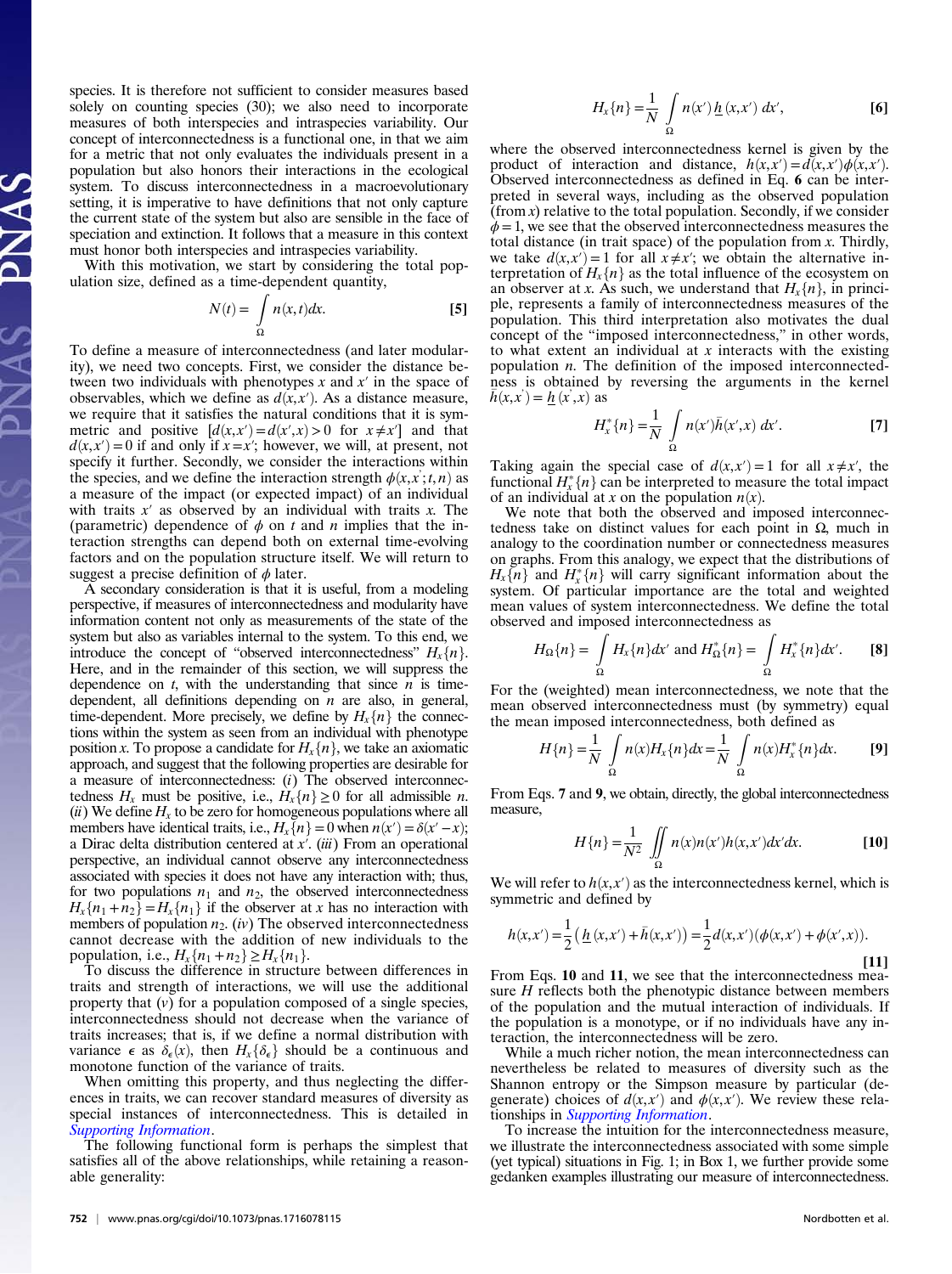

Fig. 1. Example of interconnectedness measure for a simple system. Circles/ squares and ovals/rectangles represent individuals with identical and similar positions in trait space, while the distance from circle/oval to square/rectangle is large. The thickness of the lines indicates interaction strength  $\phi$ (x, x'), while the total interconnectedness H of each system is expressed in terms of the interconnectedness kernels [e.g.,  $h(\cdot, \circ)$ ]. The arrows in the figure indicate a hypothetical temporal progression of the system.

The calculations used to obtain the illustrative values of interconnectedness are based on a discrete number of individuals (as opposed to the general formulation allowing for distribution of traits), as summarized in *[Supporting Information](http://www.pnas.org/lookup/suppl/doi:10.1073/pnas.1716078115/-/DCSupplemental/pnas.201716078SI.pdf?targetid=nameddest=STXT)*, in particular Eq. S3. This allows us to provide an interpretation of the interconnectedness kernel  $h(x, x')$  as the generalization of the adjacency matrix (or connectivity map) of a weighted directed network (or graph) to allow for continuous points, a so-called graphon (that is to say, the limiting case of a graph that is dense enough to be approximated as a continuous function). The observed and imposed interconnectedness functions thus generalize the row and column sums of the adjacency matrix, and the total interconnectedness is the sum of the entries.

Referring to Fig. 1, we note that, in general, the highest value of interconnectedness would be obtained by a population that is proportional to the eigenfunction of  $h(x, x')$  with the largest eigenvalue. However, in most instances, eigenfunctions will take negative, positive, and possibly complex values, and thus the eigenfunctions of  $h(x, x^r)$  provide only guidance to the general structure of the most interconnected population. From Eq. 11, we note that  $d(x, x')$  will tend to have eigenfunctions that favor populations with maximally dispersed traits, while  $(\phi(x, x') + \phi(x', x))$  will tend to have eigenfunctions that pick up the dominant interactions in the population. The total measure thus represents a compromise between trait variation and strong interactions.

Although we do not include classical genetics, we are considering hereditary phenotypes. However, if we had included genetics explicitly, we would have another component of interconnectedness. Two genotypes with the same phenotype can (i) have different evolutionary potential or  $(ii)$  become distinct phenotypes when the biotic or the abiotic environment changes.

Interconnectedness as defined above is closely related to modularity (2) by using the interpretation introduced above of the interconnectedness kernel as the connectivity map of a graphon. More precisely, we consider the population  $n(x)$  as a partition with respect to the space of all possible populations. Then the generalization of Newman's modularity  $Q$  from graphs to continuous populations is given by

$$
Q{n} = \frac{1}{N^2} \iint\limits_{\Omega} n(x)n(x')q(x,x')dx'dx,
$$
 [12]

where  $q(x, x')$  is the deviation of  $h(x, x')$  from its marginals,

$$
q(x,x') = h(x,x') - \frac{h_m(x)h_m(x')}{\iint\limits_{\Omega} h(x,x')dx dx'},
$$
 [13]

and  $h_m$  is the marginal of  $h(x, x')$ ,

$$
h_m(x) = \int_{\Omega} h(x, x') dx'.
$$
 [14]

From the definitions of  $Q{n}$  and  $H{n}$ , we obtain the relationship

$$
Q{n} = H{n} - \frac{(H_{\Omega}{n} + H_{\Omega}^{*}{n})^{2}}{4H{1}}
$$
 (15)  
This relationship allows us to consider interconnectedness and

modularity as interchangeable concepts.

Modularity has proven to be useful in investigating the substructure of populations. Thus, for any division of the population into two subpopulations, identified by a partition function  $s(x)$ taking values 1 and −1, the modularity of the division is given by  $Q(s(x)n(x))$ . Modular subpopulations can thus be identified by optimizing  $Q\{s(x)n(x)\}\$  over all possible partitions (31).

We obtain an explicit link between the interconnectedness measure  $H\{n\}$  defined in Eq. 10 and the ecoevolutionary system stated in Eqs. 1–3 by assuming that the interaction strength  $\phi$  is dependent on the impact function  $\alpha$ . To be concrete, we will take the interaction strength to be equal to the magnitude of the incremental impact function, such that

$$
\phi(x, x'; n) = |\alpha(x, x'; n)|. \tag{16}
$$

 $\phi(x, x'; n) = |\alpha(x, x'; n)|.$  [16]<br>The interconnectedness of an ecological population can then be determined by Eqs. 3, 10, and 11.

Drivers of Change in Interconnectedness. A principal goal of our work is to determine the ecological and microevolutionary processes that drive changes in interconnectedness, and thereby also modularity. Taking Eq. 10 as a starting point, we can use the general ecoevolutionary model from Eq. 1 to evaluate the temporal change in interconnectedness as it responds to the ecological system. While we, in this section, deal with the mean interconnectedness  $H\{n\}$  for the community, the same approach applies directly to the observed and imposed interconnectedness  $\hat{H}_x^{\dagger}(n)$  and  $H_x^*(n)$ . This leads to an expression of the form (see Supporting Information for details) [Supporting Information](http://www.pnas.org/lookup/suppl/doi:10.1073/pnas.1716078115/-/DCSupplemental/pnas.201716078SI.pdf?targetid=nameddest=STXT) for details)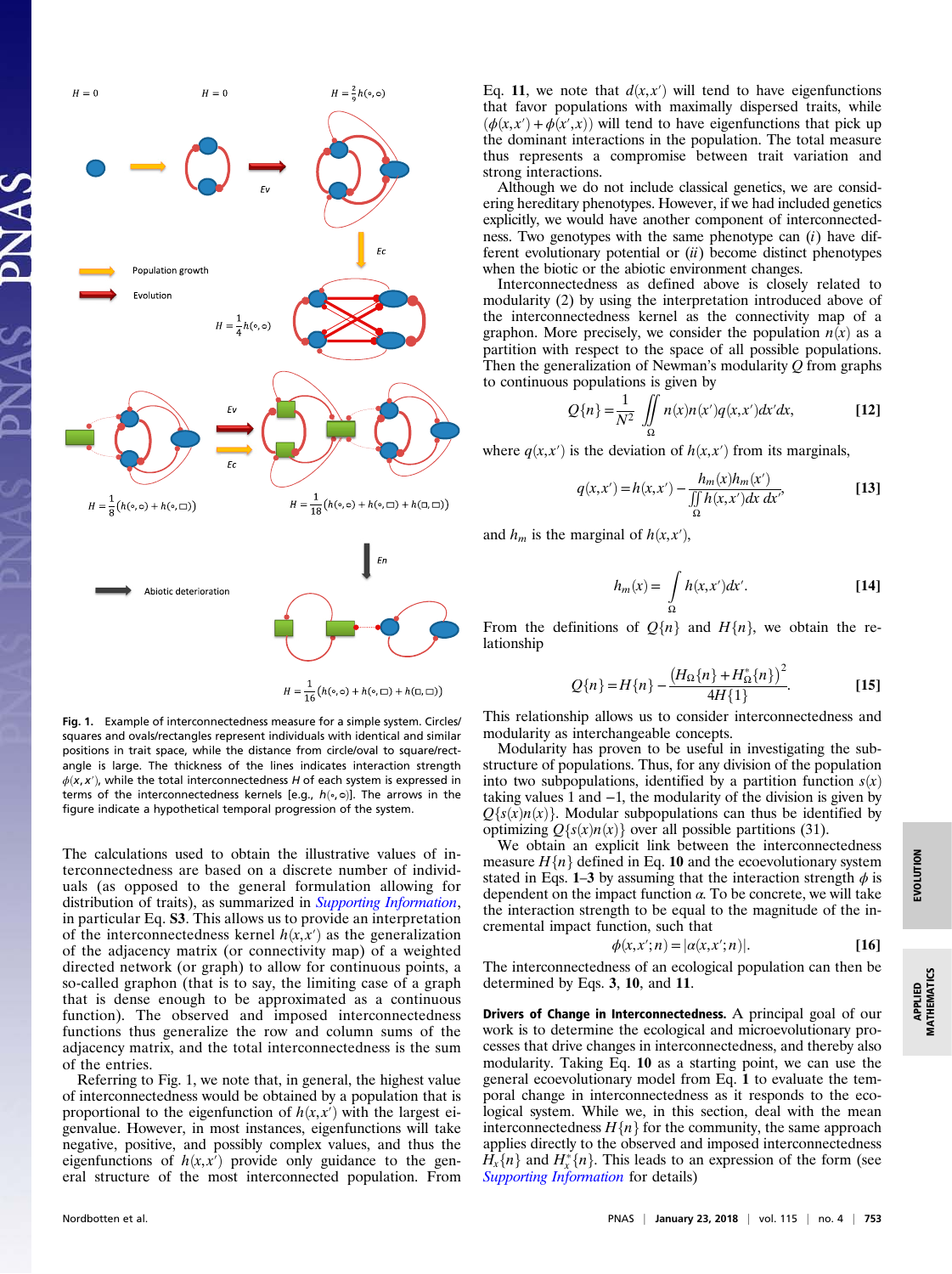$$
\frac{dH}{dt} = Ec\{n\} + Ev\{n\} + En\{n\}.
$$
 [17]

In this sense, then, the interpretation of ref. 17 is inspired by Fisher's original partitioning, here into moments, and applied to the concept of interconnectedness. We discuss these terms in detail below, but first note that Ec represents the change in interconnectedness due to ecological interactions, and is defined as

$$
Ec{n} = \frac{2}{N^2} \iint\limits_{\Omega} \mathcal{A}{n}n(x)n(x')[h(x, x', t; n) - H]dx'dx.
$$
 [18]

This term thus represents the correlation between local imbalances in the interconnectedness kernel (the bracket term) and the population size and interaction.

Similarly, Ev represents the change in interconnectedness due to evolutionary dynamics,

$$
Ev{n} = \frac{2}{N^2} \iint\limits_{\Omega} n(x)n(x')\nabla_x \cdot (g(x)\nabla_x h(x,x',t;n))dx'dx, \qquad [19]
$$

which primarily is a reflection of the shape of the distance measure. Finally, En represents the impact of environmental change as

$$
En{n} = \frac{1}{N^2} \iint\limits_{\Omega} n(x)n(x') \frac{d}{dt} h(x, x', t; n) dx' dx.
$$
 [20]

The three terms in Eq. 17 represent the main drivers for change in interconnectedness. For a system in equilibrium (i.e., stasis), Eq. 20 implies that  $En$  will be zero, while we see from Eq. 17 that, while both  $Ec$  and  $Ev$  may be nonzero, they must be of equal magnitude with opposite signs. From this starting point, we can consider the causes of change in interconnectedness by considering the processes that influence the sign and magnitude of these three terms, and we discuss these in reverse order.

The environmental term En represents the change in interconnectedness due to the local interconnectedness kernel h itself changing. This happens both due to external processes (both biotic and abiotic), which alter the interactions within an ecosystem, and due to the strength of interactions themselves, depending on the population structure. To make precise statements, consider the linear case, expressed in Eq. 4, where En solely represents external changes, since  $h$  does not depend on  $n$  in this case. Thus, changes in En are understood through the correlation between the interconnectedness kernel and the system interactions defined in Eq. 16. Loosely speaking, we understand that environmental and population changes that lead to weaker interactions in the ecosystem (e.g., a relative abundance of resources, due to either external factors or a reduction in population) reduce the interconnectedness measure, while environmental conditions which lead to a strengthening of interactions lead to an increase in interconnectedness. This interpretation generalizes to weakly nonlinear systems. When, furthermore, the external conditions are constant and a linear model is considered (in the sense of Eq. 4, as was the case in ref. 17), *En* is zero.

In contrast, both  $Ev$  and  $Ec$  directly reflect the population structure itself. In *[Supporting Information](http://www.pnas.org/lookup/suppl/doi:10.1073/pnas.1716078115/-/DCSupplemental/pnas.201716078SI.pdf?targetid=nameddest=STXT)*, we conclude that Ev will be positive with reasonable assumptions on the model, which confirms the intuitive notion that increased variability in traits during the process of reproduction leads to a general increase in interconnectedness.

To gain an understanding of the ecological driver Ec, we will consider, for the moment, the setting of a linear ecological description as given in Eq. 4. Furthermore, we let  $r(x)$  be a positive constant and  $\alpha(x, x') \leq 0$ , so that the system is competitive. We provide the calculations for both this simplified case and the

#### 754 <sup>|</sup> <www.pnas.org/cgi/doi/10.1073/pnas.1716078115> Nordbotten et al.

## Box 1: Gedanken Examples of Change in Interconnectedness

To provide a better intuitive understanding of the interconnectedness concept, we here provide some gedanken examples as to how some typical ecological and evolutionary changes might lead to changes in the degree of interconnectedness (additional examples may be found in ref. 5).

a. Speciation: During speciation, it is reasonable to assume that the interaction between the two new species is similar to the interaction within the original species. Thus, speciation may be thought of as two populations that are initially at the same phenotypic position, such that  $d=0$ . During speciation, the two populations (= species) diverge, leading to an increase in  $d$ ; as a result, the system interconnectedness will increase. An example of speciation involves Darwin's finches on Galapagos (44).

b. Change in the overall environmental conditions: Environmental change may both increase and decrease interconnectedness through the impact on the interaction strength  $\phi$ . When, for instance, two ecosystems that have previously been physically separated merge, previously noninteracting species  $(\phi = 0)$  may interact  $(\phi > 0)$ . This will naturally increase interconnectedness. The Bering land bridge is such an example (45).

c. Ecological dynamics: Ecological dynamics will continuously change the interconnectedness of a system. For example, an ecosystem with a very dominant species may be seen to have a relatively small interconnectedness, according to Eq. 9 (assuming a relatively constant interaction strength  $\phi$ ). After the collapse of the dominant species (through internal or external processes), the resulting system will be more wellbalanced, and will, in general, result in a higher degree of interconnectedness. The well-studied hare−lynx system may be seen as such an example of rapid change in relative population sizes (38, 39, 46).

d. Ghost of competition past: Connell (32) argues that measuring the apparent overlap of species in nature is a misleading way to measure the extent to which they compete. Indeed, overlap may imply the absence of competition because species have been displaced to coexist. The degree of interconnectedness naturally differentiates these cases.

e. Autocatalytic sets and ecosystem functioning:Ecological systems develop syntrophy and other mutualistic interactions. These interactions link species together into autocatalytic modules that are self-sustaining and interact perhaps more weakly with other modules, as suggested by Paine (15). Over evolutionary time, some linkages tighten, while others weaken. The modularity of the system can be derived from the interconnectedness measures, as exposed in Eq. 15.

general case of nonlinear systems, including competitive, mutualistic, and parasitic interactions, in [Supporting Information](http://www.pnas.org/lookup/suppl/doi:10.1073/pnas.1716078115/-/DCSupplemental/pnas.201716078SI.pdf?targetid=nameddest=STXT).

In *[Supporting Information](http://www.pnas.org/lookup/suppl/doi:10.1073/pnas.1716078115/-/DCSupplemental/pnas.201716078SI.pdf?targetid=nameddest=STXT)*, we also show that, for the linear system, strong contributions to interconnectedness occur when, for two trait combinations x and  $x'$ ,  $(i)$  there is an abundance of individuals in the sense that  $n(x)$  and  $n(x')$  are both large, and (ii) the interactions are strong in the sense of  $\alpha(x, x')$  being large. Furthermore, this trait combination will tend to decrease interconnectedness if, simultaneously, (iii) the interconnectedness kernel is relatively large, i.e.,  $h(x, x') > H$ . By comparing conditions  $ii$  and  $iii$ , in light of the definition given in Eq. 11, we understand that these two conditions will hold together if the distance  $d(x, x')$ is large. This can be summarized as follows: Strong competitive interactions between dissimilar species will, in general, tend to reduce interconnectedness, while strong competitive interactions between similar species will increase interconnectedness. This last statement can be seen directly in terms of traditional concepts, and, in particular, to the ghost of competition past (32). Within this conceptualization, ecosystems and communities will tend to avoid strongly competing species, and thus reduce interconnectedness